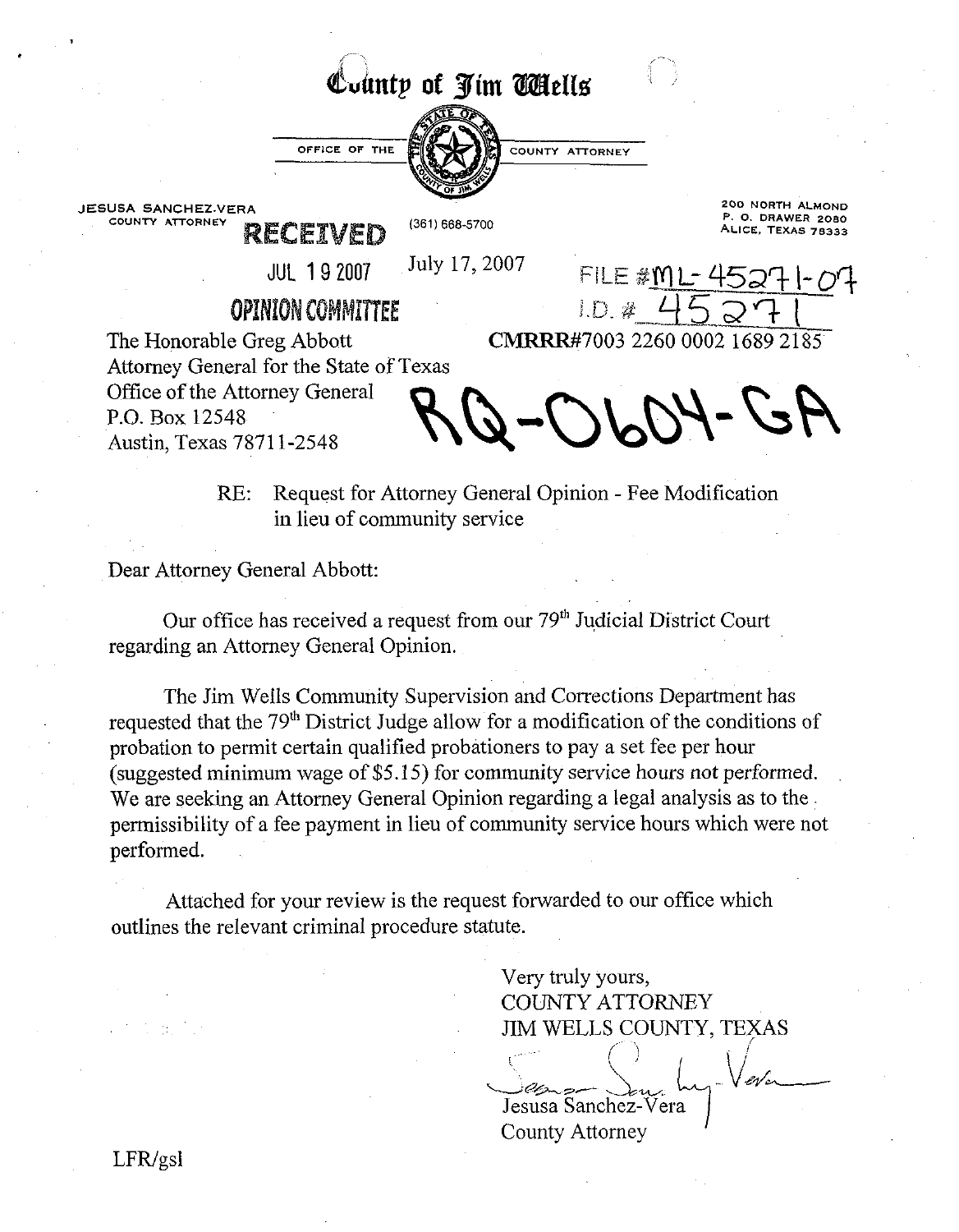

**79TH JUDICIAL DISTRICT COURT JIM WELLS** & **BROOKS COUNTIES**  200 **N. ALMOND ST. P. 0. BOX 1375 ALICE, TEXAS 78333 I36 1 I** 668-57 18 . **FAX 136 1** ) 668-8240

**CAROL SALINAS** COURT MANAGER

**RICHARD C. TERRELL PRESIDING JUDGE** 

May 22,2007

, **Via Facsimile** 

Jesusa Sanchez-Vera Jim Wells County Attorney 200 N. Almond St. Alice, TX **78332** 

> Re: Payment to Community Service Restitution Program in lieu of CSR performance

Dear Ms. Sanchez-Vera:

I have recently received a request from the Jim Wells County Community Supervision and Corrections Department to allow for the modification of the conditions of probation to permit certain qualified probationers to pay a set fee per hour (suggested minimum wage of \$5.15) for community servicc hours not performed. At times, the performance of community service hours can create an economic hardship on probationers that may result in the loss of valued employment. Attached is a copy of an August 14,1996 letter opinion written by Todd Jermstad, Assistant General Counsel, Texas Department of Criminal Justice - Community Justice Assistance Division concerning this issue. It is also my understanding that this practice is widespread in this State.

I asked the District Attorney to research this request and I have also researched this matter myself. NeitherInor the District Attorney's office could locate any legal authority that would permit this Court to allow such a payment. Additionally, attorney Jermstad's concerns outlined in his letter opinion are certainly noteworthy.

Sections 11 and 16 of Texas Code of Criminal Procedure Article 42.12 mandate the performance of community service as a condition of probation. Section 16(a) provides the only exceptions to this rule that 1 could locate if the judge determines and notes on the order placing the defendant on community supervision that:

**(1)** the defendant is physically or mentally incapable of participating in the project;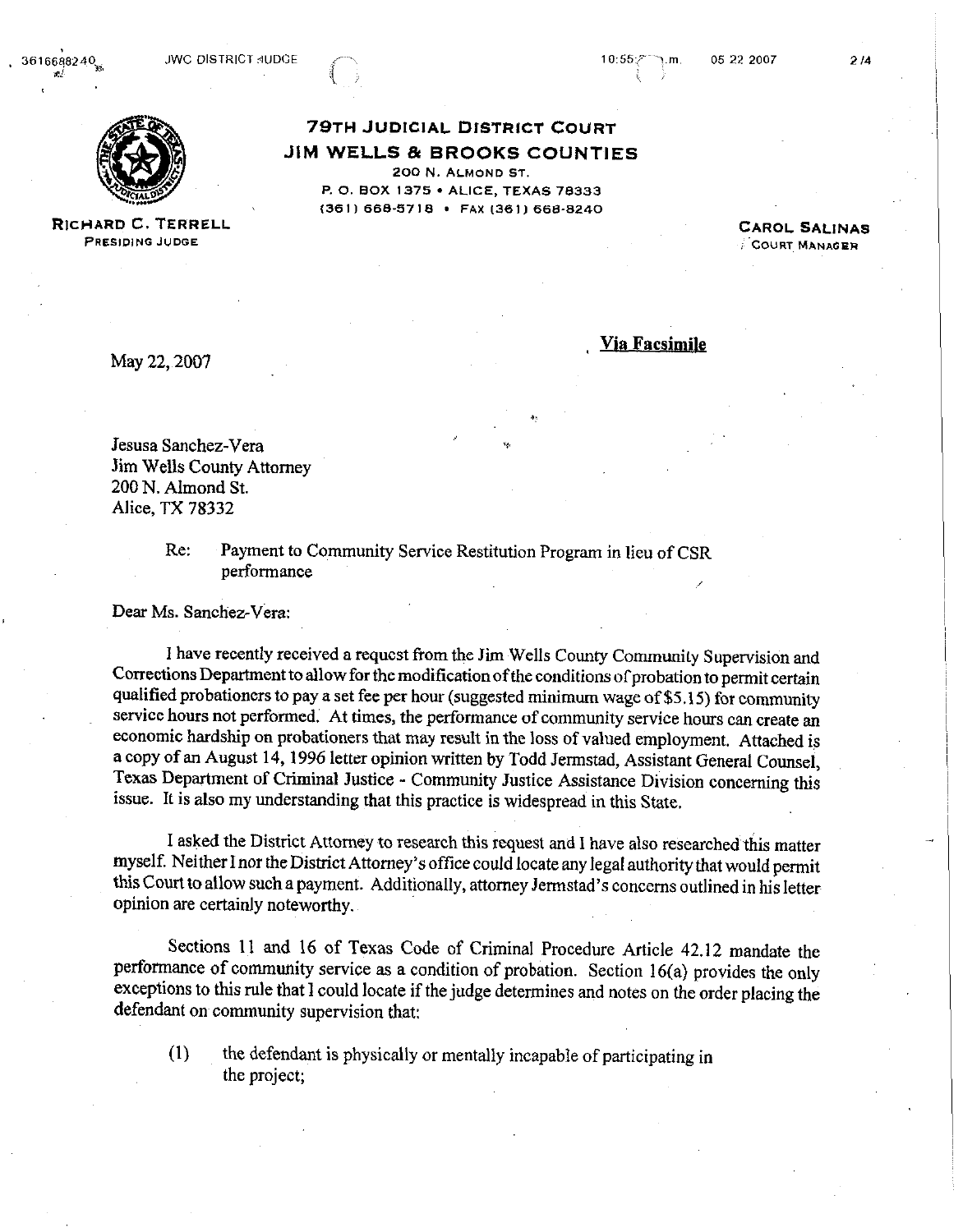- (2) participating in the project will work a hardship on the defendant or the defendant's dependents;
- **(3)** the defendant is to be confined in a substance abuse punishment facility as a condition of community supervision; or
- **(4)** there is other good cause.

In my opinion, the provisions of Article 42.12, Sections 1 1(a)(10) and 16 are mandatory and cannot be excused unless the exceptions and procedures of Section **16(a)** are satisfied. The Section 16(a) exceptions do not contain any provision for the payment of a fee in lieu of community service. Although a judge has broad authority in establishing the terms and conditions of probation, I have serious concerns about the existence of legal authority that would to allow the payment of a fee in lieu of community service.

I am respectfully requesting that you seek an Attorney General Opinion concerning the legality of this practice.

Best regards Richard C. Terrell District Judge

attach.

**cc:** Thomas Turner **1"** Assistant District Attorney, via facsimile **#(361)668-9974**  Dalia Garcia, Adult Probation, via facsimile **#(361)668-8681**